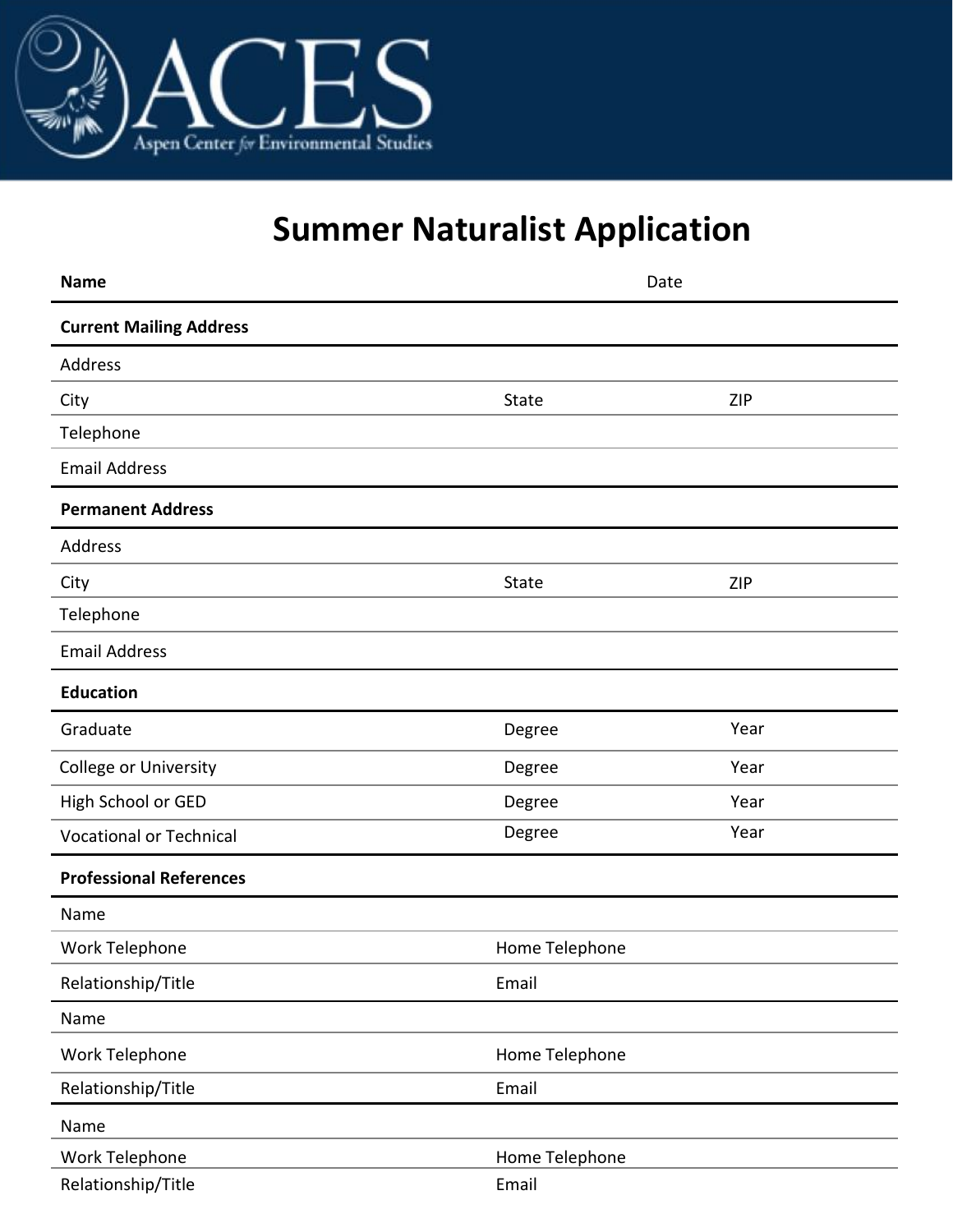## **Summer Naturalist Application**

**Continued…**

First Aid Certification **Expiration** Expiration Date **CPR Certification Expiration Expiration Date** 

#### **Please respond to the following ten questions on separate paper**

- 1. List any skills, coursework, or additional training that you feel would help you in this position.
- 2. What experience teaching environmental education do you have? Please specify ages, locations, and subjects.
- 3. What experience do you have leading interpretive programs or speaking with groups of people?
- 4. If you were conducting an interpretive program, what would you want to convey to your audience?
- 5. Please describe any experience you have living, working and/or learning in the Western United States.
- 6. What do you expect to be the most difficult part of being a naturalist at ACES?
- 7. What are your short-term and long-term goals?
- 8. What is your strongest attribute that will help you succeed as a Naturalist?
- 9. What is your weakest attribute that may hinder you as a Naturalist?
- 10. List and explain any unique experiences you have had that add to your ability/confidence/knowledge and would help you succeed as a summer naturalist.